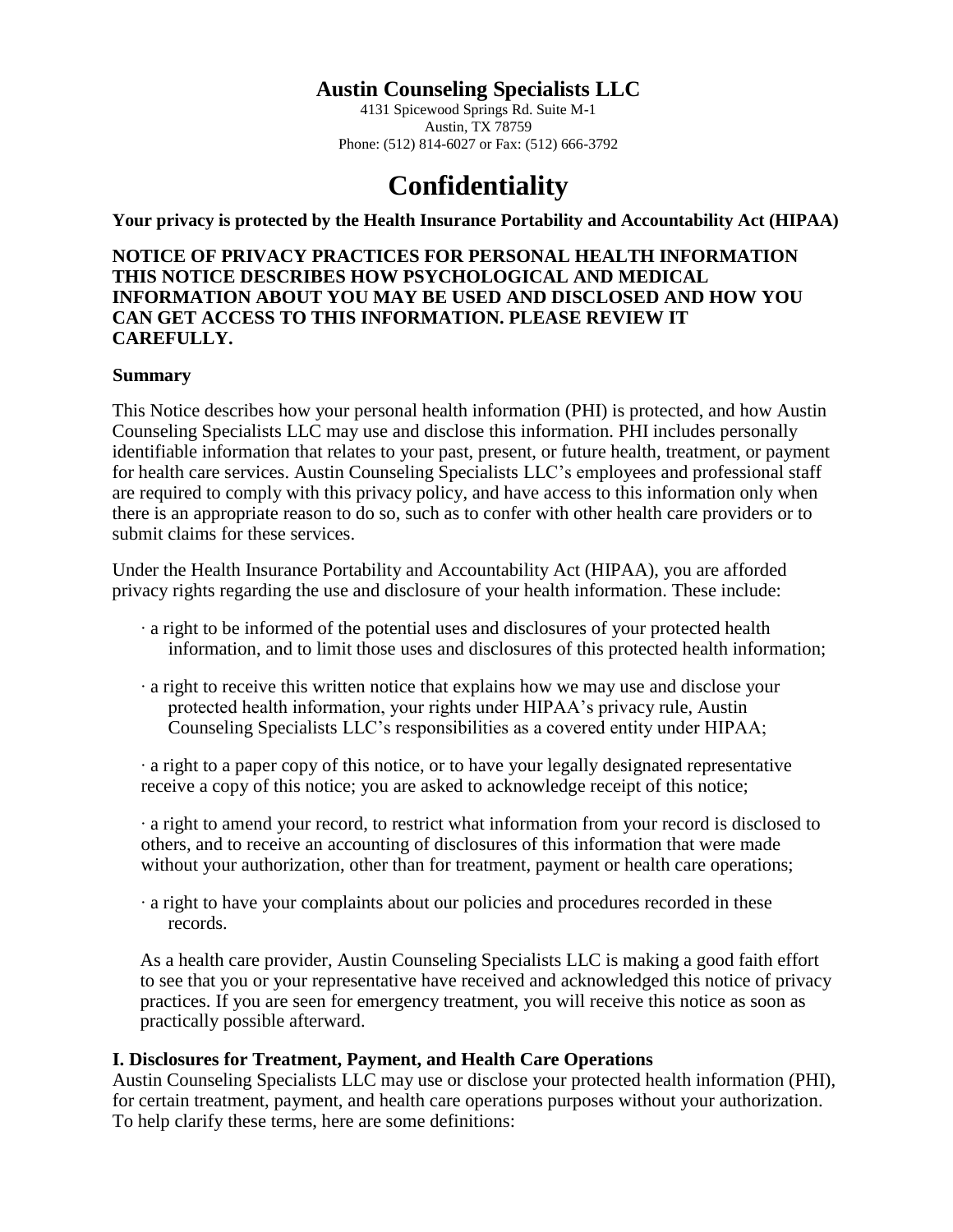- ∙ PHI refers to information in your health record that could identify you.
- ∙ Treatment is when Austin Counseling Specialists LLC or another healthcare provider diagnoses or treats you. An example of treatment would be when Austin Counseling Specialists LLC consults with another health care provider, such as your family physician or another psychologist, regarding your treatment.
- ∙ Payment is when Austin Counseling Specialists LLC obtains reimbursement for your healthcare. Examples of payment are when Austin Counseling Specialists LLC discloses your PHI to your health insurer to obtain reimbursement for your health care or to determine eligibility or coverage.
- ∙ Health Care Operations is when Austin Counseling Specialists LLC discloses your PHI to your health care service plan (for example your health insurer), or to your other health care providers contracting with your plan, for administering the plan, such as case management and care coordination.
- ∙ Use applies only to activities within Austin Counseling Specialists LLC's office, such as sharing, employing, applying, utilizing, examining, and analyzing information that identifies you.
- ∙ Disclosure applies to activities outside of Austin Counseling Specialists LLC's office, such as releasing, transferring, or providing access to information about you to other parties.

∙ Authorization means written permission for specific uses or disclosures. All authorizations to disclose must be on a specific, legally required form.

## **II. Uses and Disclosures Requiring Authorization**

Austin Counseling Specialists LLC may use or disclose PHI for purposes outside of treatment, payment, and health care operations when your appropriate authorization is obtained. In those instances when Austin Counseling Specialists LLC is asked for information for purposes outside of treatment and payment operations, Austin Counseling Specialists LLC will obtain an authorization from you before releasing this information.

You may revoke or modify all such authorizations of PHI at any time, provided each revocation is in writing; however, the revocation or modification is not effective until Austin Counseling Specialists LLC receives it. You may not revoke an authorization to the extent that (1) Austin Counseling Specialists LLC has relied on that information; or (2) if the authorization was obtained as a condition of obtaining insurance coverage, and the law provides the insurer the right to contest the claim under the policy.

## **III. Uses and Disclosures with Neither Consent nor Authorization**

Austin Counseling Specialists LLC may use or disclose PHI without your consent or authorization in the following circumstances:

∙ Child Abuse: Whenever Austin Counseling Specialists LLC, in its professional capacity, has knowledge of or observes a child Austin Counseling Specialists LLC knows or reasonably suspects, has been the victim of child abuse or neglect, Austin Counseling Specialists LLC must immediately report such to a police department or sheriff's department, county probation department, or county or state welfare department.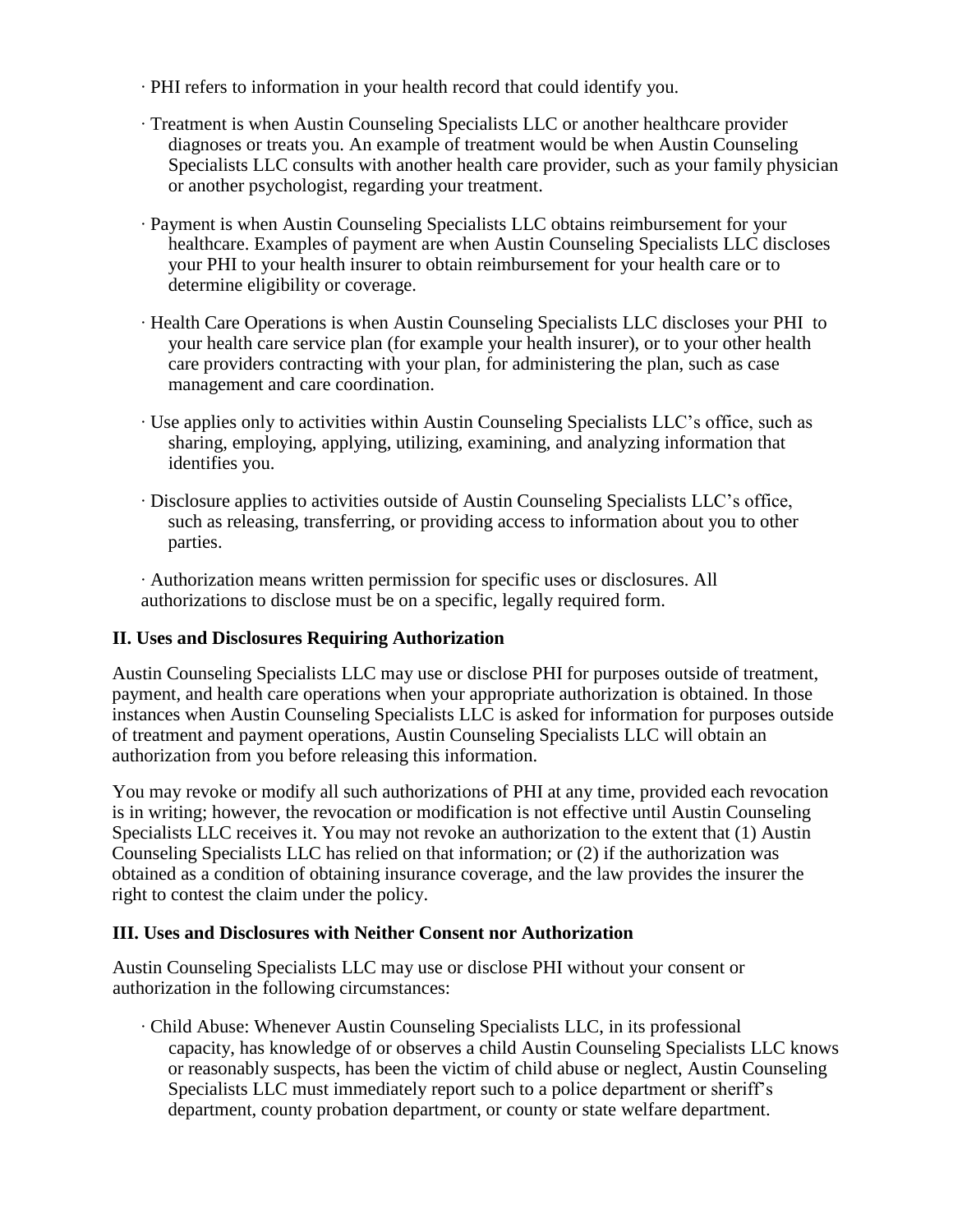- ∙ Adult and Domestic Abuse: If Austin Counseling Specialists LLC, in its professional capacity, has observed or has knowledge of an incident that reasonably appears to be physical abuse, abandonment, abduction, isolation, financial abuse or neglect of an elder or dependent adult, or if Austin Counseling Specialists LLC is told by an elder or dependent adult that he or she has experienced these, or if Austin Counseling Specialists LLC reasonably suspects such, she must report the known or suspected abuse immediately to the local ombudsman or the local law enforcement agency.
- ∙ Health Oversight: If a complaint is filed against Austin Counseling Specialists LLC with the State Board that licenses its profession, the Board has the authority to subpoena confidential mental health information from Austin Counseling Specialists LLC relevant to that complaint.
- ∙ Serious Threat to Health or Safety: If you communicate to Austin Counseling Specialists LLC a serious threat of physical violence against an identifiable victim, Austin Counseling Specialists LLC must make reasonable efforts to prevent harm, which may include communicating that information to the potential victim, and the police. If Austin Counseling Specialists LLC has reasonable cause to believe that you are in such a condition, as to be dangerous to yourself or others, Austin Counseling Specialists LLC may release relevant information as necessary to prevent the threatened danger.

Judicial or Administrative Proceedings: If you are involved in a court proceeding and a request is made about the professional services that Austin Counseling Specialists LLC has provided you, Austin Counseling Specialists LLC must not release your information without your written authorization or the authorization of your attorney or personal representative, or a court order.

The privilege does not apply when you are being evaluated for a third party or where the evaluation is court-ordered. Austin Counseling Specialists LLC will inform you in advance if this is the case.

#### **IV. Patient's Rights and Provider's Duties**

Patient's Rights:

∙ Right to Request Restrictions You have the right to request restrictions on certain uses and disclosures of protected health information about you. However, Austin Counseling Specialists LLC is not required to agree to a restriction you request.

∙ Right to Receive Confidential Communications by Alternative Means and at Alternative Locations You have the right to request and receive confidential communications of PHI by alternative means and at alternative locations. (For example, you may not want a family member to know that you are seeing Austin Counseling Specialists LLC and may request that she not telephone your residence).

∙ Right to Inspect and Copy You have the right to inspect or obtain a copy (or both) of PHI in Austin Counseling Specialists LLC's mental health and billing records used to make decisions about you for as long as the PHI is maintained in the record. Austin Counseling Specialists LLC may deny your access to PHI under certain circumstances, but in some cases you may have this decision reviewed. On your request, Austin Counseling Specialists LLC will discuss with you the details of the request and denial process.

∙ Right to Amend You have the right to request an amendment of PHI for as long as the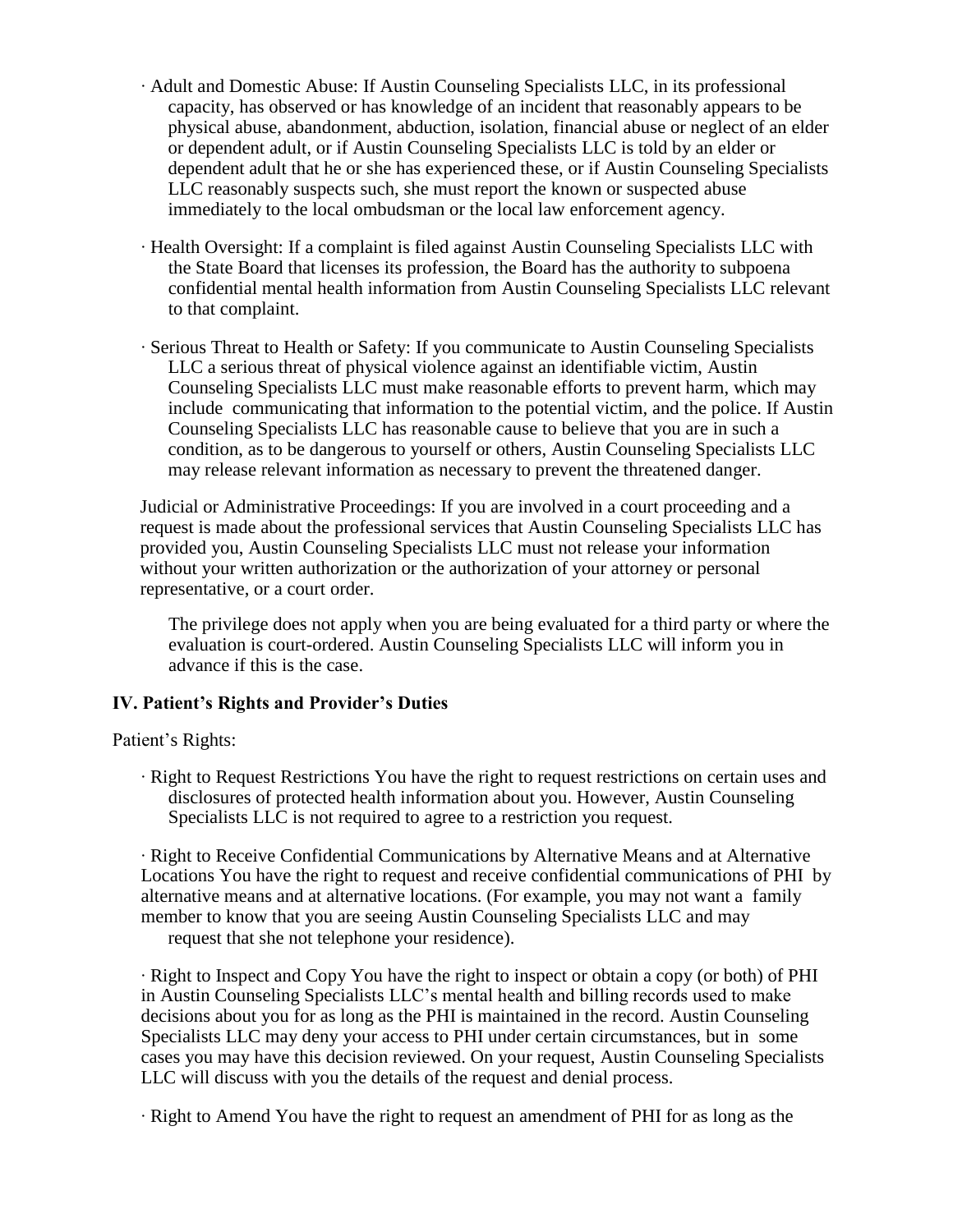PHI is maintained in the record. Austin Counseling Specialists LLC may deny your request. On your request, Austin Counseling Specialists LLC will discuss with you the details of the amendment process.

- ∙ Right to an Accounting You generally have the right to receive an accounting of disclosures of PHI for which you have neither provided consent nor authorization (as described in Section III of this Notice). On your request, Austin Counseling Specialists LLC will discuss with you the details of the accounting process.
- ∙ Right to a Paper Copy You have the right to obtain a paper copy of the notice from Austin Counseling Specialists LLC upon request, even if you have agreed to receive the notice electronically.

#### **Duties of Provider:**

∙ Austin Counseling Specialists LLC is required by law to maintain the privacy of PHI and to provide you with a notice of her legal duties and privacy practices with respect to PHI.

∙ Austin Counseling Specialists LLC reserves the right to change the privacy policies and practices described in this notice. Unless Austin Counseling Specialists LLC notifies you of such changes, however, they are required to abide by the terms currently in effect.

∙ If Austin Counseling Specialists LLC revises its policies and procedures, Austin Counseling Specialists LLC will provide you with a written copy of the revised policies and procedures at the earliest possible opportunity following this revision, in person or by mail.

## **V. Informed Consent for Telehealth Services**

Definition of Telehealth: Telehealth involves the use of electronic communications to enable Austin Counseling Specialists LLC mental health professionals to connect with individuals using interactive video and audio communications. Telehealth includes the practice of psychological health care delivery, treatment, referral to resources, education, and the documentation of clinical information.

I understand that I have the following rights with respect to telehealth:

- ∙ The laws that protect the confidentiality of my personal information also apply to telehealth. As such, I understand that the information disclosed by me during the course of my sessions is generally confidential. However, there are both mandatory and permissive exceptions to confidentiality, including, but not limited to, reporting child, elder, and dependent adult abuse; expressed threats of violence toward an ascertainable victim; and where I make my mental or emotional state an issue in a legal proceeding. I also understand that the dissemination of any personally identifiable images or information from the telehealth interaction to other entities shall not occur without my written consent.
- ∙ I understand that I have the right to withhold or withdraw my consent to the use of telehealth in the course of my care at any time, without affecting my right to future care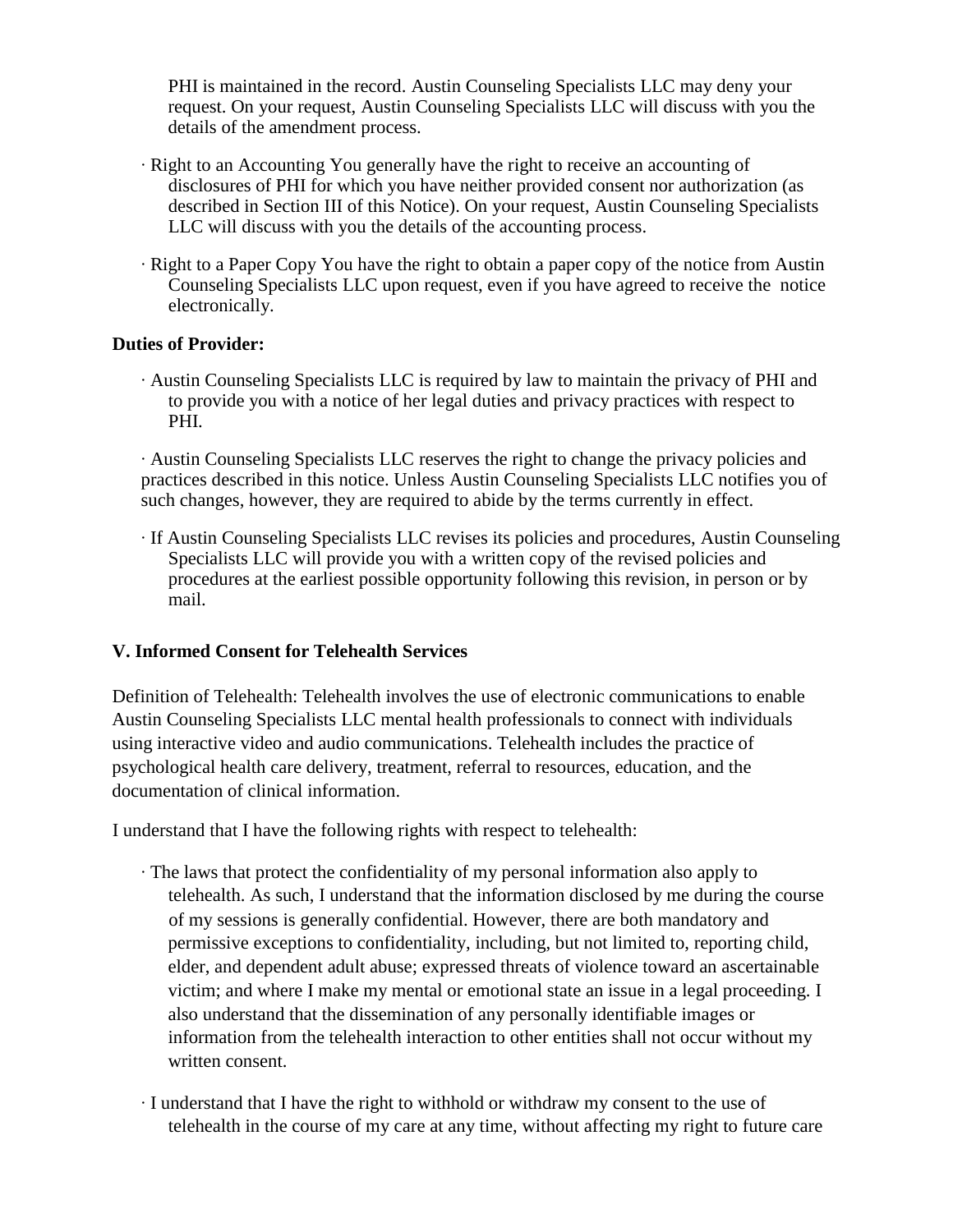or treatment.

- ∙ I understand that there are risks and consequences from telehealth, including, but not limited to, the possibility, despite reasonable efforts on the part of the counselor, that: the transmission of my personal information could be disrupted or distorted by technical failures, the transmission of my personal information could be interrupted by unauthorized persons, and/or the electronic storage of my personal information could be unintentionally lost or accessed by unauthorized persons.
- ∙ I understand that the use of telehealth at Austin Counseling Specialists LLC will initially be limited to an interim response to community concerns and closures related to the COVID-19 pandemic. Austin Counseling Specialists LLC will conduct ongoing assessment of these concerns and closures, with the goal of returning to seeing all clients for face to face counseling at the earliest reasonable time.
- ∙ In choosing to participate in telehealth, I am agreeing to participate using video conferencing technology.
- ∙ I understand that I may expect the anticipated benefits such as improved access to care and more efficient evaluation and management from the use of telehealth in my care, but that no results can be guaranteed or assured.
- ∙ I understand that my healthcare information may be shared with other individuals for scheduling and billing purposes.
- ∙ I understand that my express consent is required to forward my personally identifiable information to a third party.
- ∙ I understand that I have a right to access my medical information and copies of my medical records in accordance with the laws pertaining to the state in which I reside.
- ∙ By signing this document, I agree that certain situations, including emergencies and crises, are inappropriate for audio-/video-/computer-based psychotherapy services. If I am in crisis or in an emergency, I should immediately call 9-1-1 or seek help from a hospital or crisis-oriented health care facility in my immediate area.
- ∙ Please note that clients' session fees will remain the same as the fees currently agreed upon and are subject to the same policies regarding no-show and late cancellation. Insurance companies may be billed if participating in telehealth reimbursement, please consult a representative of your insurance provider regarding rate of reimbursement, number of sessions, who is eligible and any other questions that you may have specific to your insurance. We will provide you with a statement of service to submit to your insurance company if you wish.

By agreeing to telehealth services, the therapist and participant are agreeing to participate in a secure and confidential setting. In the event that a client is unable to sustain a confidential